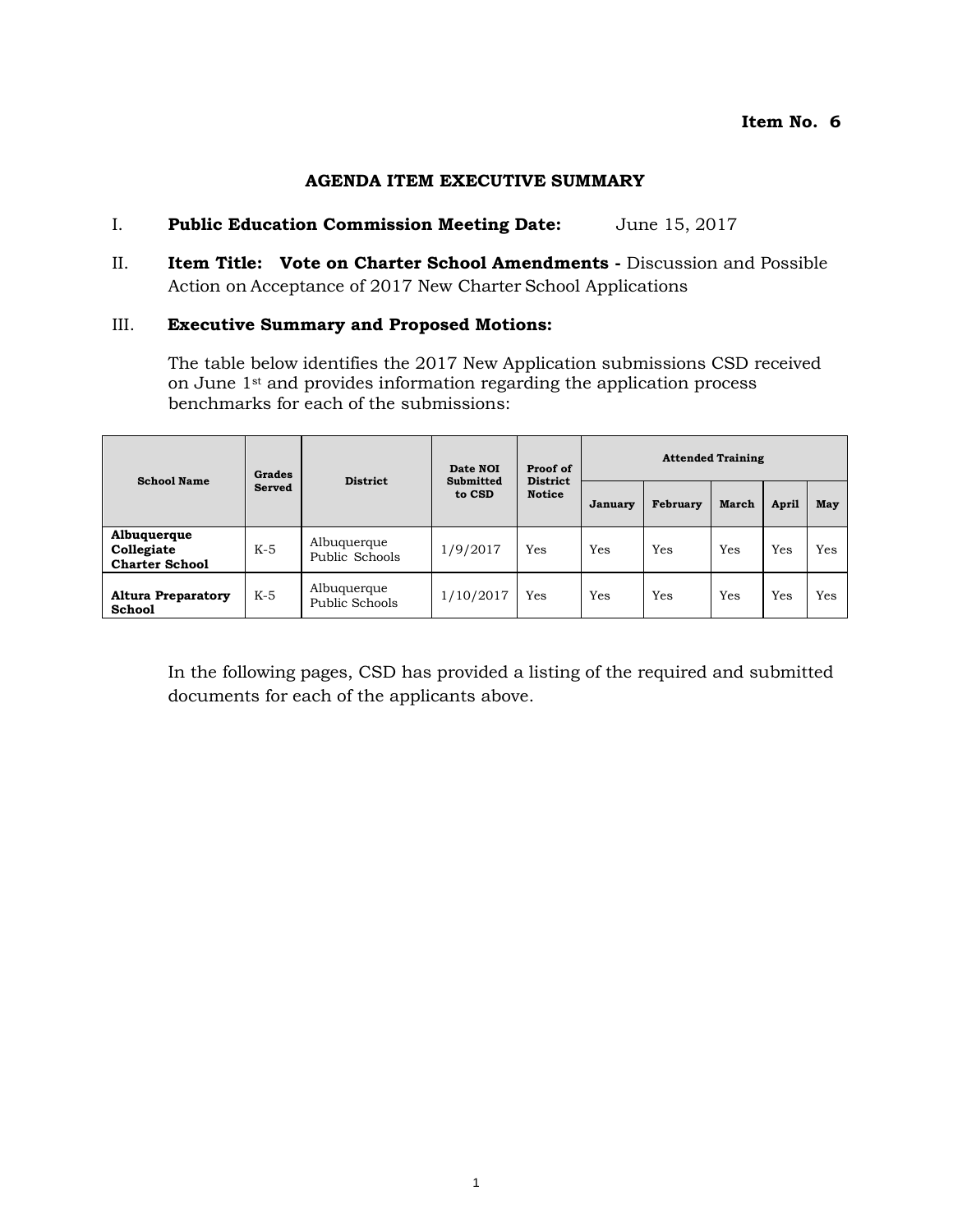# **Albuquerque Collegiate Charter School**

| <b>School Name</b>                                 | Grades        |                               | Date NOI<br><b>District</b><br><b>Submitted</b><br>to CSD | Proof of<br><b>District</b><br><b>Notice</b> | <b>Attended Training</b> |          |       |       |     |
|----------------------------------------------------|---------------|-------------------------------|-----------------------------------------------------------|----------------------------------------------|--------------------------|----------|-------|-------|-----|
|                                                    | <b>Served</b> |                               |                                                           |                                              | January                  | February | March | April | May |
| Albuquerque<br>Collegiate<br><b>Charter School</b> | $K-5$         | Albuquerque<br>Public Schools | 1/9/2017                                                  | Yes                                          | Yes                      | Yes      | Yes   | Yes   | Yes |

This applicant team was present at five of the five monthly trainings from January through May. The applicant submitted all of the required appendices.

| <b>Required Documents</b> |                             |                                              |  |  |  |  |  |  |
|---------------------------|-----------------------------|----------------------------------------------|--|--|--|--|--|--|
| <b>Document Number</b>    | <b>Document Name</b>        | <b>Submitted</b>                             |  |  |  |  |  |  |
| 1                         | New Application Part B      | Yes                                          |  |  |  |  |  |  |
| $\overline{2}$            | New Application Part C      | Yes                                          |  |  |  |  |  |  |
| 3                         | Appendix A                  | Yes                                          |  |  |  |  |  |  |
| 4                         | Appendix B                  | Yes                                          |  |  |  |  |  |  |
| 5                         | Appendix C                  | Yes                                          |  |  |  |  |  |  |
| 6                         | Appendix D                  | N/A                                          |  |  |  |  |  |  |
| $\overline{7}$            | Appendix E                  | Yes                                          |  |  |  |  |  |  |
| 8                         | Appendix F                  | Yes                                          |  |  |  |  |  |  |
| 9                         | Appendix G                  | Yes                                          |  |  |  |  |  |  |
| 10                        | Appendix H                  | Yes                                          |  |  |  |  |  |  |
|                           | <b>Additional Documents</b> |                                              |  |  |  |  |  |  |
| <b>Document Number</b>    | <b>Document Name</b>        | Content                                      |  |  |  |  |  |  |
| 11                        | Attachment A                | Eureka Math K-5 Curriculum Map               |  |  |  |  |  |  |
| 12                        | <b>Attachment B</b>         | <b>Annual Calendar</b>                       |  |  |  |  |  |  |
| 13                        | Attachment C                | Daily Schedule                               |  |  |  |  |  |  |
| 14                        | Attachment D                | <b>Rtl Process Maps</b>                      |  |  |  |  |  |  |
| 15                        | <b>Attachment E</b>         | Language Usage Survey                        |  |  |  |  |  |  |
| 16                        | <b>Attachment F</b>         | Assessment Calendar and Schedule by<br>Grade |  |  |  |  |  |  |
| 17                        | Attachment G                | Monthly Dashboard                            |  |  |  |  |  |  |
| 18                        | <b>Attachment H</b>         | <b>Governing Board Policies</b>              |  |  |  |  |  |  |
| 19                        | Attachment I                | Board Member Job Description Agreement       |  |  |  |  |  |  |
| 20                        | Attachment J                | <b>Board Officer Job Descriptions</b>        |  |  |  |  |  |  |
| 21                        | <b>Attachment K</b>         | <b>Board Self Evaluation</b>                 |  |  |  |  |  |  |
| 22                        | Attachment L                | <b>Head Administrator Evaluation</b>         |  |  |  |  |  |  |
| 23                        | Attachment M                | <b>Organizational Chart</b>                  |  |  |  |  |  |  |
| 24                        | <b>Attachment N</b>         | <b>Communications and Marketing Plan</b>     |  |  |  |  |  |  |
| 25                        | Attachment O                | 87102 Available Facilities                   |  |  |  |  |  |  |
| 26                        | Attachment Q                | <b>Community Outreach Materials</b>          |  |  |  |  |  |  |
| 27                        | <b>Attachment R</b>         | <b>Community Input Survey</b>                |  |  |  |  |  |  |
| 28                        | <b>Attachment S</b>         | Networking Relationship Support Letters      |  |  |  |  |  |  |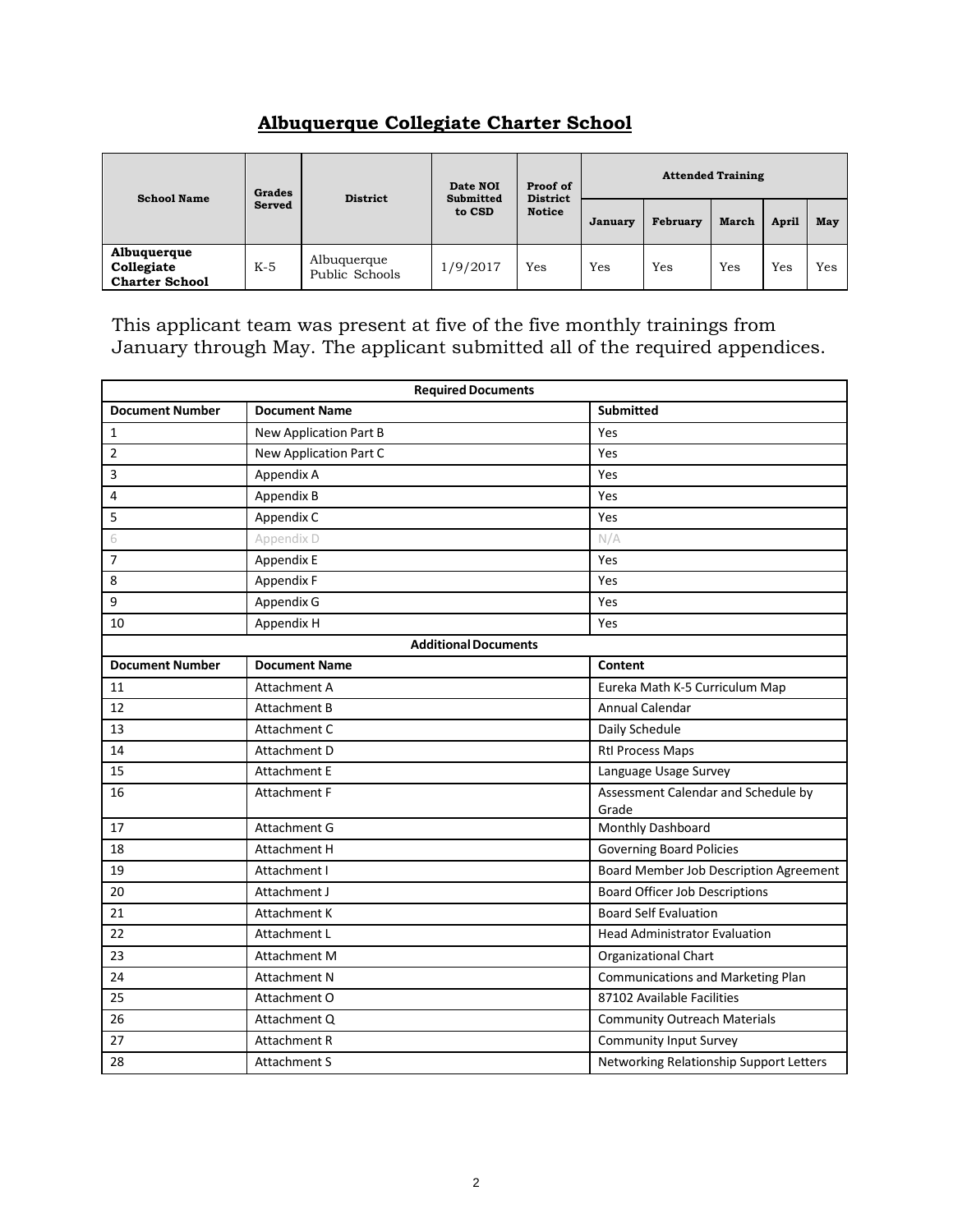# **Altura Preparatory School**

| <b>School Name</b>                         | Grades | <b>District</b>               | Date NOI<br><b>Submitted</b><br>to CSD | Proof of<br><b>District</b><br><b>Notice</b> | <b>Attended Training</b> |          |              |       |     |
|--------------------------------------------|--------|-------------------------------|----------------------------------------|----------------------------------------------|--------------------------|----------|--------------|-------|-----|
|                                            | Served |                               |                                        |                                              | January                  | February | <b>March</b> | April | May |
| <b>Altura Preparatory</b><br><b>School</b> | $K-5$  | Albuquerque<br>Public Schools | 1/10/2017                              | Yes                                          | Yes                      | Yes      | Yes          | Yes   | Yes |

This applicant team was present at five of the five monthly trainings from January through May. The applicant submitted all of the required appendices.

| <b>Required Documents</b> |                               |                                                                                          |  |  |  |  |
|---------------------------|-------------------------------|------------------------------------------------------------------------------------------|--|--|--|--|
| <b>Document Number</b>    | <b>Document Name</b>          | <b>Submitted</b>                                                                         |  |  |  |  |
| $\mathbf{1}$              | <b>New Application Part B</b> | Yes                                                                                      |  |  |  |  |
| $\overline{2}$            | New Application Part C        | Yes                                                                                      |  |  |  |  |
| 3                         | Appendix A                    | Yes                                                                                      |  |  |  |  |
| 4                         | Appendix B                    | Yes                                                                                      |  |  |  |  |
| 5                         | Appendix C                    | Yes                                                                                      |  |  |  |  |
| 6                         | Appendix D                    | N/A                                                                                      |  |  |  |  |
| 7                         | Appendix E                    | Yes                                                                                      |  |  |  |  |
| 8                         | Appendix F                    | Yes                                                                                      |  |  |  |  |
| 9                         | Appendix G                    | Yes                                                                                      |  |  |  |  |
| 10                        | Appendix H                    | Yes                                                                                      |  |  |  |  |
|                           | <b>Additional Documents</b>   |                                                                                          |  |  |  |  |
| <b>Document Number</b>    | <b>Document Name</b>          | Content                                                                                  |  |  |  |  |
| 11                        | Appendix AA                   | <b>Organizational Charts</b>                                                             |  |  |  |  |
| 12                        | Appendix BB                   | <b>Teacher Selection Criteria and Indicators</b>                                         |  |  |  |  |
| 13                        | Appendix I                    | Curriculum Development                                                                   |  |  |  |  |
|                           |                               | Timeline                                                                                 |  |  |  |  |
| 14                        | Appendix J                    | <b>REACH Progress Report</b>                                                             |  |  |  |  |
| 15                        | Appendix K                    | Altura Prep Yearly Calendar 18-19                                                        |  |  |  |  |
| 16                        | Appendix L                    | School Schedule - Daily                                                                  |  |  |  |  |
| 17                        | Appendix M                    | Sample Family Events Calendar                                                            |  |  |  |  |
| 18                        | Appendix N                    | Content Monitoring Form for English<br>Language Learners                                 |  |  |  |  |
| 19                        | Appendix O                    | Assessment Window Calendar                                                               |  |  |  |  |
| 20                        | Appendix P                    | Board of Trustees Skill Set-Experience<br><b>Needs Assessment Tool</b>                   |  |  |  |  |
| 21                        | Appendix Q                    | <b>Board Self-Assessment Survey</b>                                                      |  |  |  |  |
| 22                        | Appendix R                    | <b>School Director Evaluation</b>                                                        |  |  |  |  |
| 23                        | Appendix S                    | Altura Prep Salary Schedule-3 Tiered                                                     |  |  |  |  |
| 24                        | Appendix T                    | <b>General Complaint Form and Universal</b><br>Complaint Policy Procedure Form           |  |  |  |  |
| 25                        | Appendix U                    | Altura Preparatory School Conflict of<br><b>Interest Policy Disclosure and Signature</b> |  |  |  |  |
| 26                        | Appendix V                    | Requests for Public Facilities Availability                                              |  |  |  |  |
| 27                        | Appendix W                    | <b>Facilities Planning Timeline</b>                                                      |  |  |  |  |
| 28                        | Appendix X                    | Letters of Support                                                                       |  |  |  |  |
| 29                        | Appendix Y                    | NSVF Letter of Support. Grant- Altura Prep                                               |  |  |  |  |
| 30                        | Appendix Z                    | Altura Prep Monitoring Dashboard                                                         |  |  |  |  |
|                           |                               |                                                                                          |  |  |  |  |